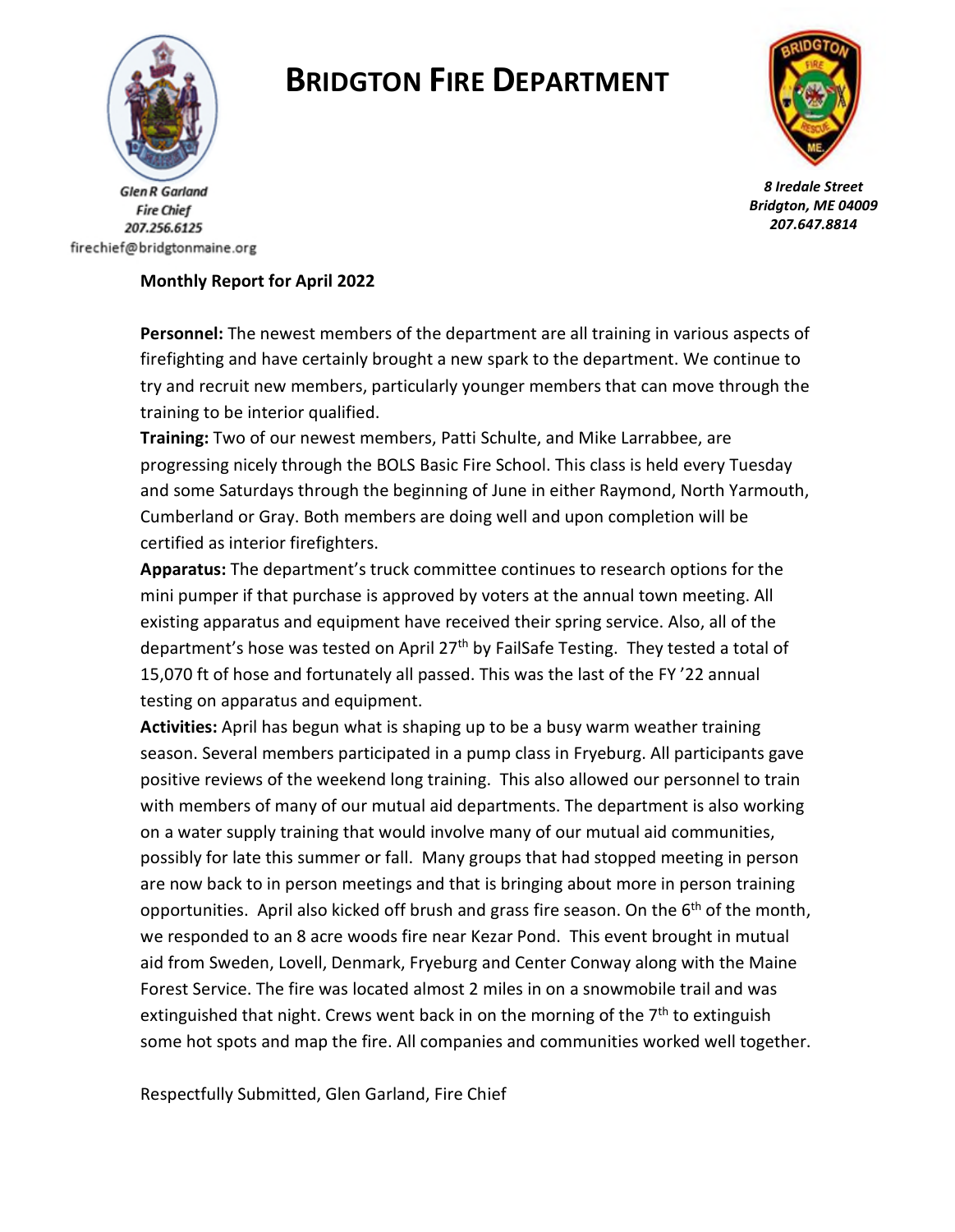## **Bridgton Fire Department**

#### Bridgton, ME

This report was generated on 5/9/2022 1:34:10 PM

### **Breakdown by Major Incident Types for Date Range**

Zone(s): All Zones | Start Date: 04/01/2022 | End Date: 04/30/2022



| <b>MAJOR INCIDENT TYPE</b>                    | # INCIDENTS    | % of TOTAL |
|-----------------------------------------------|----------------|------------|
| <b>Fires</b>                                  | 6              | 19.35%     |
| <b>Rescue &amp; Emergency Medical Service</b> | 7              | 22.58%     |
| Hazardous Condition (No Fire)                 | 5              | 16.13%     |
| Service Call                                  |                | 3.23%      |
| Good Intent Call                              | 8              | 25.81%     |
| False Alarm & False Call                      | $\overline{4}$ | 12.9%      |
| ΤΟΤΑL                                         | 31             | 100%       |

Only REVIEWED and/or LOCKED IMPORTED incidents are included. Summary results for a major incident type are not displayed if the count is zero.



Doc Id: 553 emergencyreporting.com Page # 1 of 2

 $\pmb{\times}$